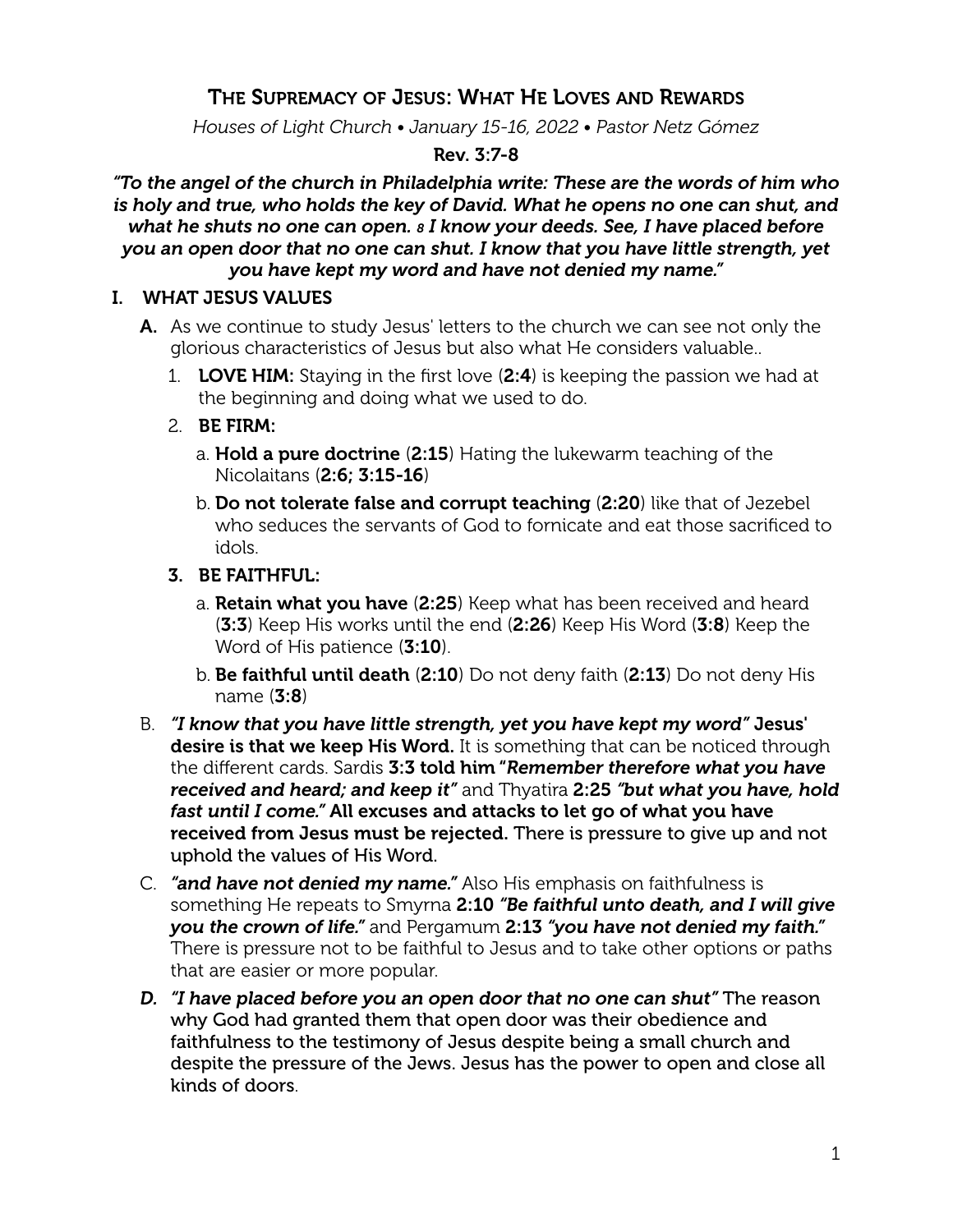Col. 4:3 *"And pray for us, too, that God may open a door for our message, so that we may proclaim the mystery of Christ…"*

*E.* "*I know that you have little strength, yet you have kept my word and have not denied my name."* Having little strength (or little power or spiritual influence) is not an excuse to be unfaithful or disobedient or fickle under pressure; On the contrary, it is something that leads us to depend on the power of God..

### II. WARNINGS OF JESUS

- A. *"I am coming soon"* (Rev. 1:1, 7; 2:16; 22:7, 12, 20) Jesus is coming soon in the sense of the imminence of His second coming, but He also comes to specific regions and people with revival or also when we have to leave this world to be with Him. This closeness of the coming of the Lord to reward the faithful provides an effective reason to be tenacious until the end.
- B. *"Hold on to what you have"* Although Jesus acknowledges that they have kept His word He still exhorts them to hold fast, he wants the pressure on them to continue. We must cling to the same measure of obedience that we walk in when we are closest to God's heart and most radical in our responses to Him.
- C. *"so that no one will take your crown"* Jesus warned them not to let anyone influence them to embrace lies about Him, a lifestyle that resists His leadership. A believer may lose the rewards that he/she might have received in the age to come if he allows himself to be deceived into giving himself up to the Lord.

2 Jn. 8 *"Watch out that you do not lose what you have worked for, but that you may be rewarded fully."*

## C. THE REWARDS OF JESUS

- 1. *"I will make those who are of the synagogue of Satan, who claim to be Jews though they are not, but are liars—I will make them come and fall down at your feet…"* As in Smyrna, believers in Philadelphia were experiencing tensions with the local synagogue which Jesus calls *"the synagogue of Satan"* (2:9) from which members of this church had been expelled because they said they were not true followers of God but Jesus tells them that He is going to change that history of hostility towards them.
- 2. *"and acknowledge that I have loved you"* When Jesus intends to honor and vindicate someone, he is able to make the wicked prostrate, acknowledging that He has loved us.
	- a. This is the kind of honor and vindication that Jesus as Sovereign grants to the faithful. In fact this is a promise that God made to Israel but that is also fulfilled in the faithful of the New Testament.

Is. 60:14 *"The children of your oppressors will come bowing before you; all who despise you will bow down at your feet and will call you the City of the Lord, Zion of the Holy One of Israel.".*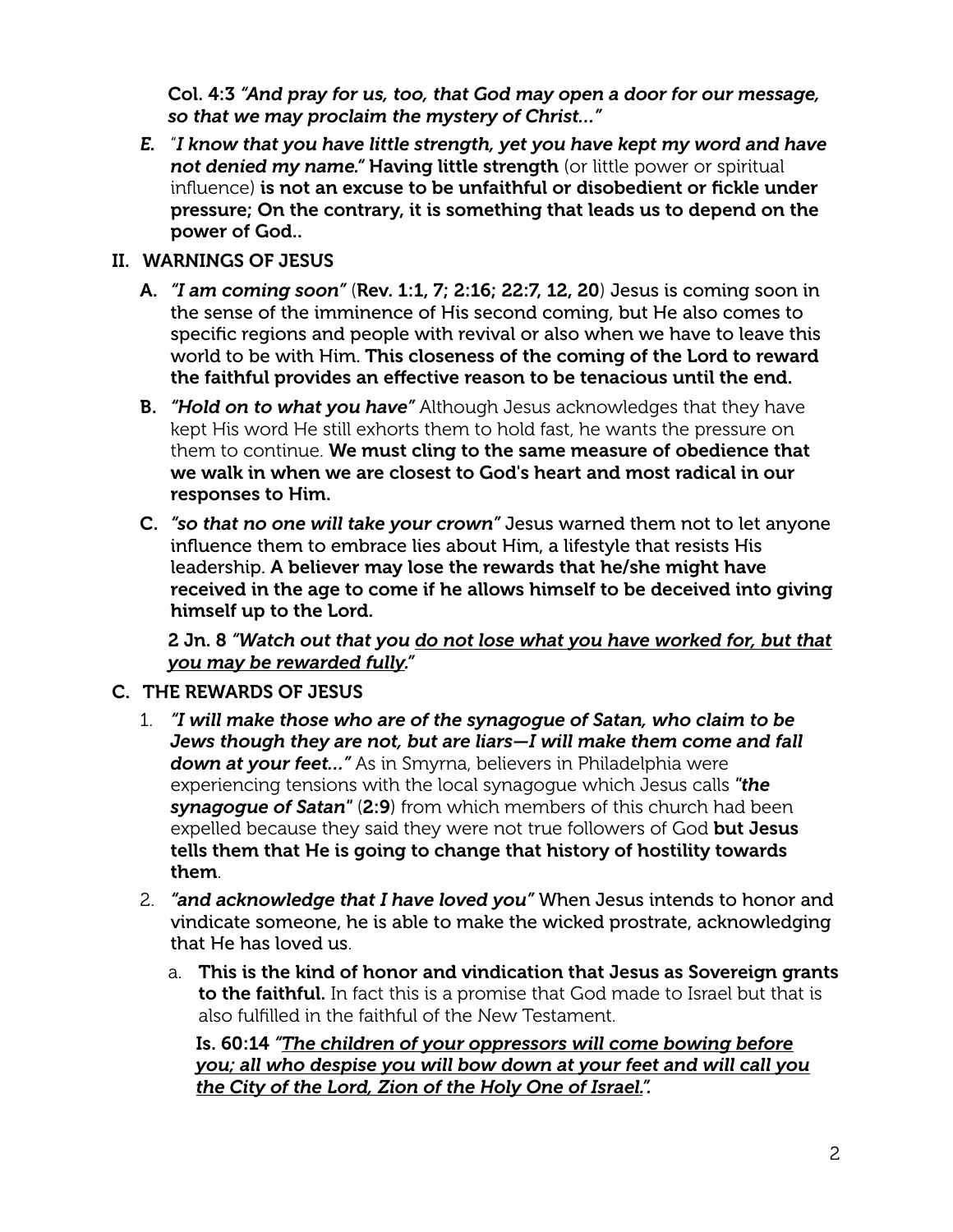- 2. *"Since you have kept my command to endure patiently, I will also keep you from the hour of trial that is going to come on the whole world to test the inhabitants of the earth.*"
	- a. Keeping them from the hour of trial has been taken as a text to argue that we will not be on earth during the 'Great Tribulation' but what this text says is that it will keep or protect them during that time. (Rev. 7:9-17). Jesus promises to keep his people spiritually vibrant and protected from sin as well as God's judgment in the end times.
	- b. In Jn 17:15, Jesus did not pray for believers to be removed from the scene, but rather that they be "kept" or preserved in victory in the midst of trouble by being enabled to stand firm against Satan's attack.
- 3. "*he one who is victorious I will make a pillar in the temple of my God. Never again will they leave it.* We are called to overcome what wants to steal our perseverance and the reward is to be a column in the Father's temple which one of the most glorious positions that can ever exist, refers to something much more glorious than we can imagine. Placing the overcomers in a position of honor in the temple of God in the New Jerusalem (Rev. 21:22) on a permanent basis.

## Gal. 2:9a *"James, Cephas[c] and John, those esteemed as pillars…"*

- a. Those who did not give up will occupy firmly established positions of strength and power, when they rule and reign as joint heirs with Christ in the millennial kingdom. The columns of antiquity often bore honorary inscriptions, and the same might be expected of eschatological columns, that is, we.
- 4. "*I will write on them the name of my God and the name of the city of my God, the new Jerusalem, which is coming down out of heaven from my God; and I will also write on them my new name.*"
	- a. This is equivalent to having the identity of God and even of the New Jerusalem as our indelible mark. The overcomers and the faithful who have honored the Lord on earth, He will recognize in heaven. Putting your name on something indicates that it belongs to you and that what the Lord will do with His own from it.
	- b. The Scripture does not reveal the *"new name"* of Jesus but perhaps it is a symbol of his character, which only the overcomers will be able to appreciate when they see Jesus, which speaks of the level of intimate communion they will have with Him.

Is. 56:5 *"to them I will give within my temple and its walls a memorial and a name better than sons and daughters; I will give them an everlasting name that will endure forever."*

# D. HOW DOES JESUS PRESENT HIMSELF

A. *"Holy and True":* Jesus, as a man, is holy as fully set apart for God. Totally reliable; there is nothing dirty or fake about Him. He understands what it means to get out of costly commitments (Heb. 4:15). He is worth what it costs to love and obey Him.